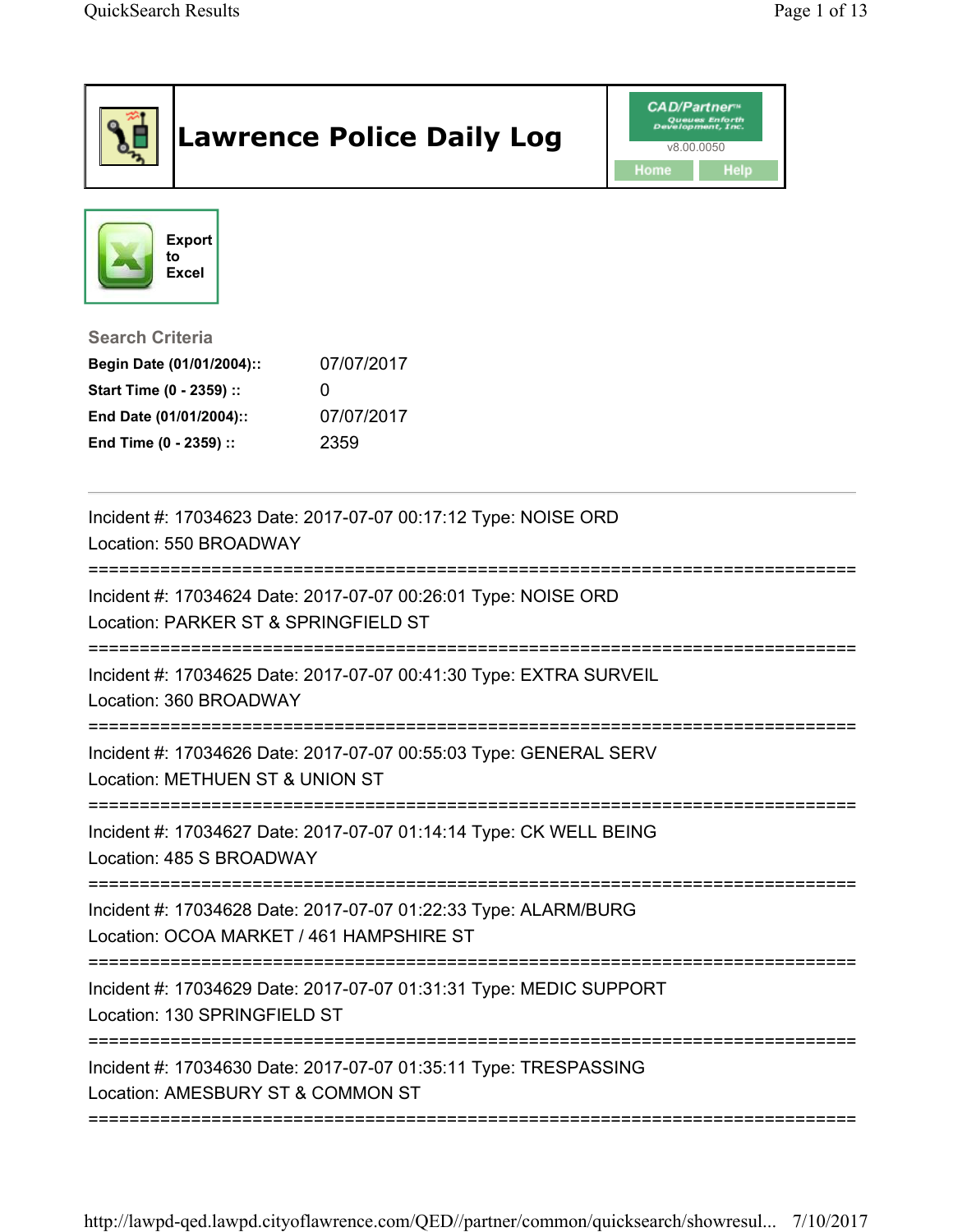| Incident #: 17034631 Date: 2017-07-07 01:53:07 Type: FIGHT<br>Location: 370 BROADWAY                                                                  |
|-------------------------------------------------------------------------------------------------------------------------------------------------------|
| Incident #: 17034633 Date: 2017-07-07 02:07:58 Type: SUS PERS/MV<br>Location: MARKET ST & PARKER ST                                                   |
| Incident #: 17034632 Date: 2017-07-07 02:09:48 Type: SPECIAL CHECK<br>Location: 360 BROADWAY                                                          |
| Incident #: 17034634 Date: 2017-07-07 02:23:02 Type: NOISE ORD<br>Location: 93 BEACON ST<br>:=============================                            |
| Incident #: 17034635 Date: 2017-07-07 02:26:01 Type: MEDIC SUPPORT<br>Location: AMESBURY ST & CANAL ST                                                |
| Incident #: 17034636 Date: 2017-07-07 02:33:07 Type: SPECIAL CHECK<br>Location: SAM'S FOOD STORE / 389 BROADWAY                                       |
| Incident #: 17034637 Date: 2017-07-07 03:07:13 Type: NOISE ORD<br>Location: 93 BEACON ST                                                              |
| Incident #: 17034638 Date: 2017-07-07 03:14:19 Type: M/V STOP<br>Location: BROADWAY & MANCHESTER ST                                                   |
| Incident #: 17034639 Date: 2017-07-07 03:24:15 Type: M/V STOP<br>Location: ALDER ST & BENNINGTON ST                                                   |
| Incident #: 17034640 Date: 2017-07-07 03:30:56 Type: ALARM/BURG<br>Location: FIATOR RESIDENCE / 374 AMES ST<br>====================================== |
| Incident #: 17034641 Date: 2017-07-07 03:38:48 Type: M/V STOP<br>Location: COMMON ST & LAWRENCE ST<br>:======================                         |
| Incident #: 17034642 Date: 2017-07-07 03:42:19 Type: M/V STOP<br>Location: MERRIMACK ST & S UNION ST                                                  |
| Incident #: 17034643 Date: 2017-07-07 03:52:08 Type: M/V STOP<br>Location: AMES ST & BYRON AV                                                         |
| Incident #: 17034644 Date: 2017-07-07 03:55:44 Type: M/V STOP                                                                                         |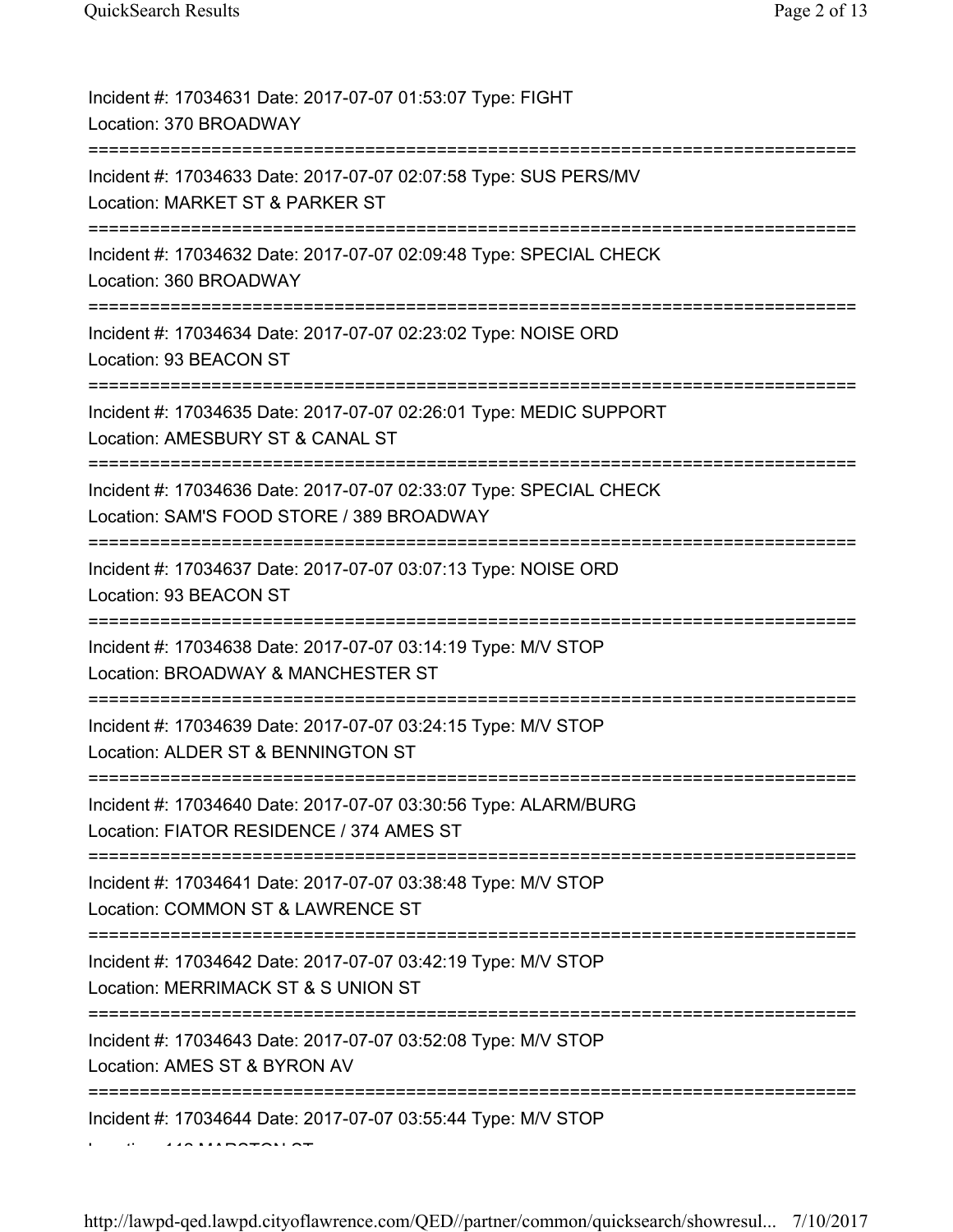| Incident #: 17034645 Date: 2017-07-07 03:58:45 Type: M/V STOP<br>Location: LAWRENCE ST & METHUEN ST                         |
|-----------------------------------------------------------------------------------------------------------------------------|
| Incident #: 17034647 Date: 2017-07-07 04:01:26 Type: SHOTS FIRED<br>Location: CRESCENT ST & FOREST ST                       |
| Incident #: 17034646 Date: 2017-07-07 04:02:21 Type: M/V STOP<br>Location: METHUEN ST & UNION ST                            |
| Incident #: 17034648 Date: 2017-07-07 04:52:13 Type: MAL DAMAGE<br>Location: 44 E LAUREL ST                                 |
| Incident #: 17034649 Date: 2017-07-07 05:25:44 Type: M/V STOP<br>Location: AMESBURY ST & ESSEX ST                           |
| Incident #: 17034650 Date: 2017-07-07 05:38:06 Type: M/V STOP<br>Location: 109 NEWTON ST<br>_______________________________ |
| Incident #: 17034651 Date: 2017-07-07 06:43:46 Type: B&E/MV/PAST<br>Location: 73 MYRTLE ST                                  |
| Incident #: 17034652 Date: 2017-07-07 06:47:44 Type: M/V STOP<br>Location: 100 MARSTON ST                                   |
| Incident #: 17034653 Date: 2017-07-07 06:56:38 Type: M/V STOP<br>Location: NEWTON                                           |
| Incident #: 17034654 Date: 2017-07-07 07:07:38 Type: PARK & WALK<br>Location: 0 BROADWAY                                    |
| Incident #: 17034655 Date: 2017-07-07 07:09:34 Type: CLOSE STREET<br>Location: ELIZABETH ST & LOWELL ST                     |
| Incident #: 17034657 Date: 2017-07-07 07:12:43 Type: ALARM/BURG<br>Location: 95 NEWTON ST #A                                |
| Incident #: 17034656 Date: 2017-07-07 07:13:02 Type: CLOSE STREET<br>Location: ABBOTT ST & PARKER ST                        |
|                                                                                                                             |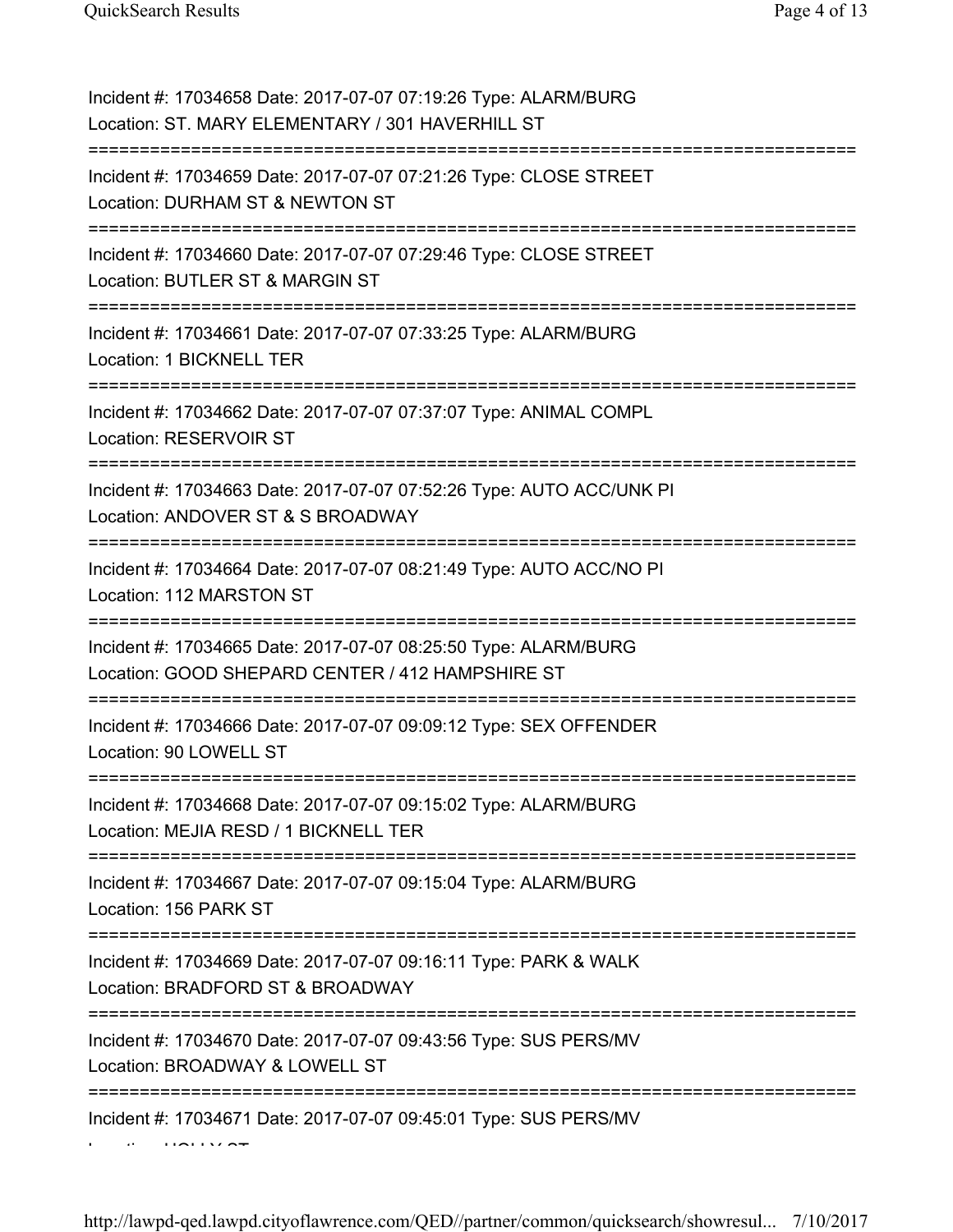| Incident #: 17034672 Date: 2017-07-07 09:57:02 Type: DISTURBANCE<br>Location: 15 PEARL ST                       |
|-----------------------------------------------------------------------------------------------------------------|
| Incident #: 17034673 Date: 2017-07-07 10:19:30 Type: ALARM/HOLD<br>Location: 335 AMES ST                        |
| Incident #: 17034674 Date: 2017-07-07 10:20:55 Type: SUS PERS/MV<br>Location: ARREST MCDONALDS / 50 BROADWAY    |
| Incident #: 17034675 Date: 2017-07-07 10:21:15 Type: HIT & RUN M/V<br>Location: 581 HAVERHILL ST                |
| Incident #: 17034676 Date: 2017-07-07 10:38:07 Type: ALARM/HOLD<br>Location: 280 MERRIMACK ST #SUITE 501        |
| Incident #: 17034677 Date: 2017-07-07 10:41:21 Type: ALARM/BURG<br>Location: MT VERNON LIQUORS / 421 S BROADWAY |
| Incident #: 17034678 Date: 2017-07-07 10:44:01 Type: CK WELL BEING<br>Location: 16 TRENTON ST                   |
| Incident #: 17034680 Date: 2017-07-07 11:06:39 Type: HIT & RUN M/V<br>Location: 7 MAURICE AV                    |
| Incident #: 17034679 Date: 2017-07-07 11:07:05 Type: 209A/SERVE<br>Location: 55 NEWBURY ST                      |
| Incident #: 17034681 Date: 2017-07-07 11:08:39 Type: EXTRA SURVEIL<br>Location: 360 BROADWAY                    |
| Incident #: 17034682 Date: 2017-07-07 11:10:57 Type: M/V STOP<br>Location: GROTON ST & S BROADWAY               |
| Incident #: 17034683 Date: 2017-07-07 11:14:49 Type: COURT DOC SERVE<br>Location: 74 WOODLAND ST                |
| Incident #: 17034684 Date: 2017-07-07 11:15:25 Type: PARK & WALK<br>Location: S UNION ST & SALEM ST             |
|                                                                                                                 |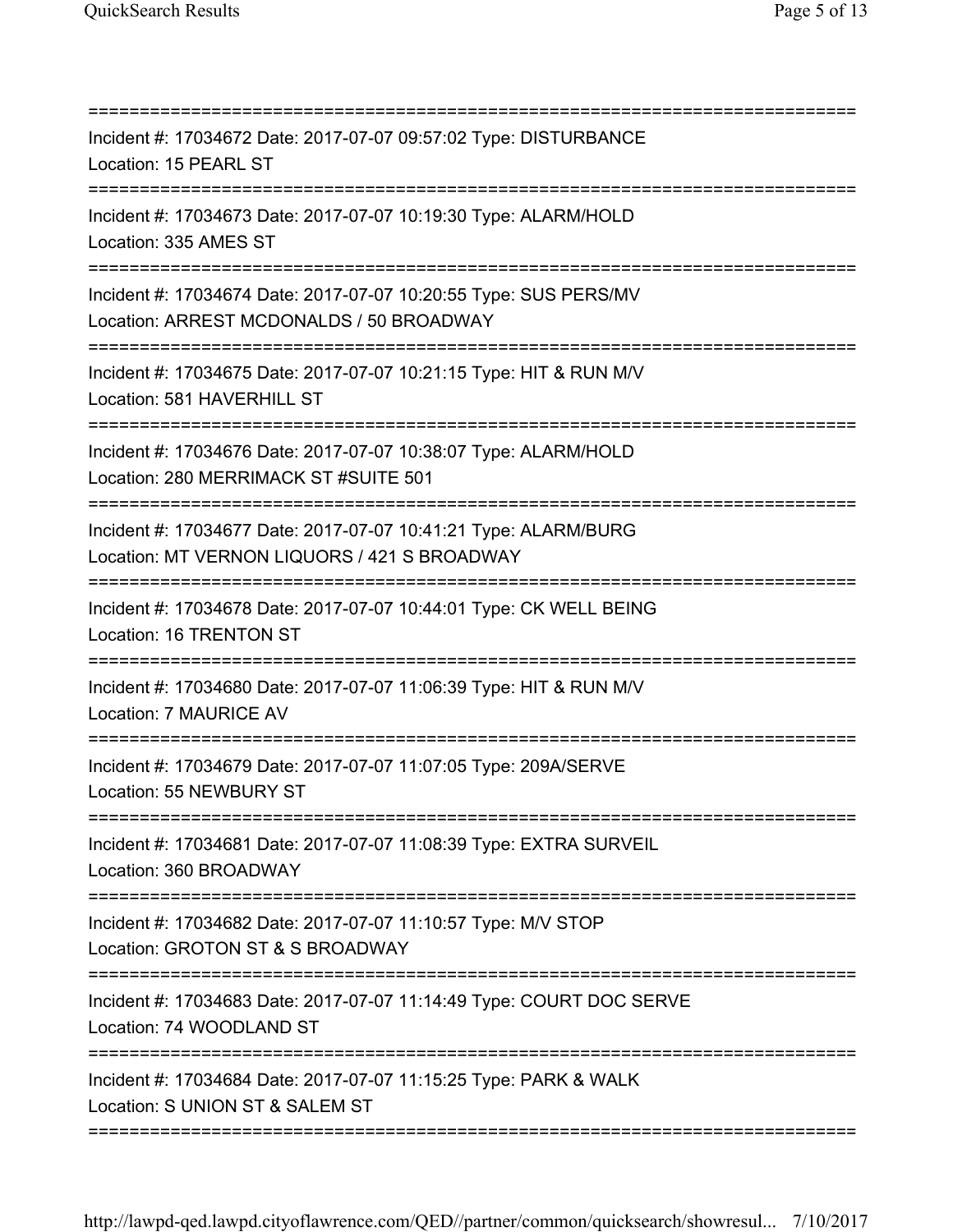| Incident #: 17034685 Date: 2017-07-07 11:16:09 Type: ASSSIT OTHER PD<br>Location: CRAWFORD ST & EXETER ST                 |
|---------------------------------------------------------------------------------------------------------------------------|
| Incident #: 17034686 Date: 2017-07-07 11:21:24 Type: COURT DOC SERVE<br>Location: 31 KATHERINE ST                         |
| Incident #: 17034688 Date: 2017-07-07 11:24:41 Type: M/V STOP<br>Location: FERRY ST & VERMONT ST                          |
| Incident #: 17034687 Date: 2017-07-07 11:25:22 Type: M/V STOP<br>Location: 38 MELROSE ST                                  |
| Incident #: 17034689 Date: 2017-07-07 11:27:57 Type: M/V STOP<br>Location: 38 MELROSE ST                                  |
| Incident #: 17034690 Date: 2017-07-07 11:31:56 Type: M/V STOP<br>Location: 12 HANCOCK ST                                  |
| Incident #: 17034691 Date: 2017-07-07 11:39:00 Type: M/V STOP<br>Location: 1PV388 / 22 HANCOCK ST<br>==================== |
| Incident #: 17034692 Date: 2017-07-07 11:46:04 Type: 209A/SERVE<br>Location: 63 LEXINGTON ST                              |
| Incident #: 17034693 Date: 2017-07-07 11:57:14 Type: 209A/SERVE<br>Location: 77 WATER ST                                  |
| Incident #: 17034694 Date: 2017-07-07 11:59:26 Type: MV/BLOCKING<br>Location: 53 GREENFIELD ST                            |
| Incident #: 17034695 Date: 2017-07-07 12:25:59 Type: SUS PERS/MV<br>Location: 370 BROADWAY                                |
| Incident #: 17034696 Date: 2017-07-07 12:37:13 Type: MAL DAMAGE<br>Location: 132 BEACON AV                                |
| Incident #: 17034697 Date: 2017-07-07 12:38:37 Type: 209A/SERVE<br>Location: 143 S UNION ST                               |
| Incident #: 17034698 Date: 2017-07-07 12:43:23 Type: DISTURBANCE                                                          |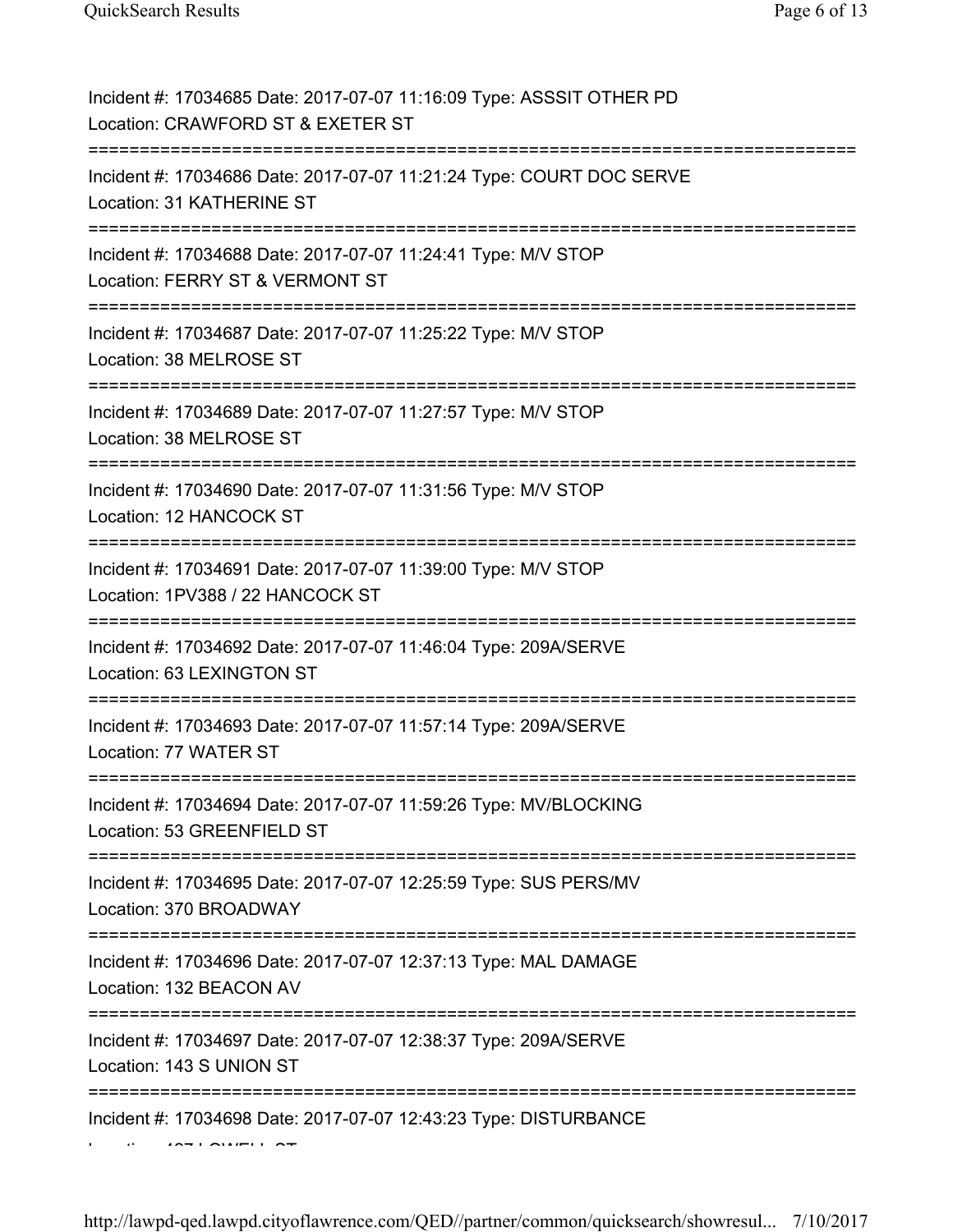| Incident #: 17034699 Date: 2017-07-07 12:45:20 Type: 209A/SERVE<br>Location: 8 SPRINGFIELD ST                                       |
|-------------------------------------------------------------------------------------------------------------------------------------|
| Incident #: 17034700 Date: 2017-07-07 12:47:20 Type: AUTO ACC/UNK PI<br>Location: BERKELEY ST & E HAVERHILL ST                      |
| Incident #: 17034701 Date: 2017-07-07 13:01:26 Type: AUTO ACC/PI<br>Location: DUCK BRIDGE / 0 ISLAND ST<br>======================== |
| Incident #: 17034702 Date: 2017-07-07 13:03:21 Type: B&E/MV/PAST<br>Location: 40 AMES ST                                            |
| Incident #: 17034703 Date: 2017-07-07 13:04:27 Type: ALARM/BURG<br>Location: ST JOSEPH'S RECTORY / 241 HAMPSHIRE ST                 |
| Incident #: 17034704 Date: 2017-07-07 13:05:48 Type: AUTO ACC/NO PI<br>Location: LAWRENCE ST & SUNSET AV                            |
| :===========<br>Incident #: 17034705 Date: 2017-07-07 13:47:17 Type: AMBULANCE ASSSI<br>Location: 28 SUMMER ST FL 3                 |
| Incident #: 17034706 Date: 2017-07-07 13:53:35 Type: SUS PERS/MV<br>Location: 279 ERVING AV                                         |
| Incident #: 17034707 Date: 2017-07-07 14:19:28 Type: M/V STOP<br>Location: 11 LAWRENCE ST                                           |
| Incident #: 17034708 Date: 2017-07-07 14:21:10 Type: LIC PLATE STO<br>Location: 31 MERRIMACK ST                                     |
| Incident #: 17034709 Date: 2017-07-07 14:28:27 Type: M/V STOP<br>Location: ARREST / 39 HAVERHILL ST & METHUEN MASS                  |
| Incident #: 17034710 Date: 2017-07-07 14:35:35 Type: TOW/REPOSSED<br>Location: 570 S UNION ST                                       |
| Incident #: 17034711 Date: 2017-07-07 14:36:18 Type: AUTO ACC/PI<br><b>Location: WAVERLY RD</b>                                     |
|                                                                                                                                     |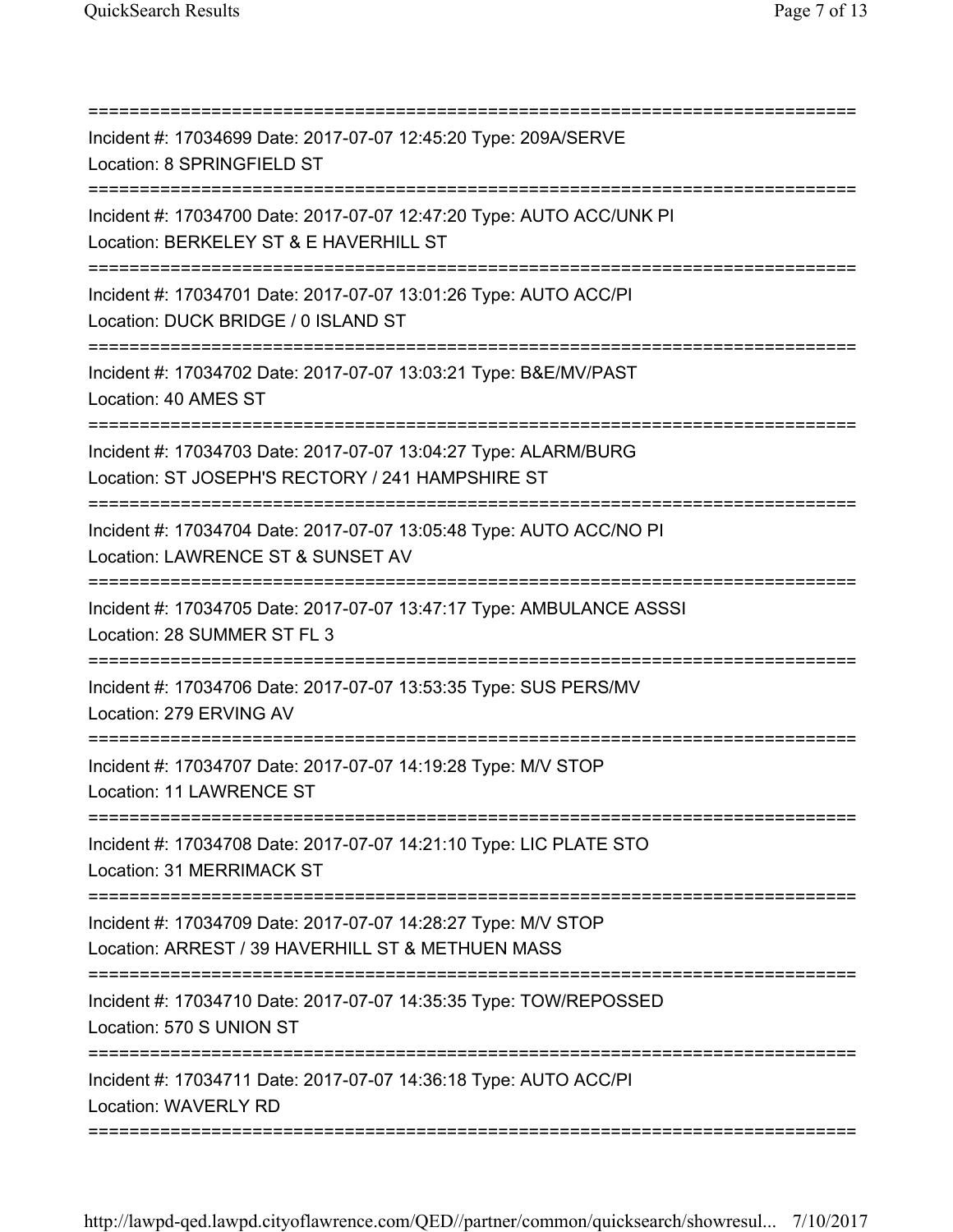| Incident #: 17034713 Date: 2017-07-07 14:37:56 Type: AUTO ACC/NO PI<br>Location: AMES ST & HAVERHILL ST                                 |
|-----------------------------------------------------------------------------------------------------------------------------------------|
| Incident #: 17034712 Date: 2017-07-07 14:38:27 Type: TOW/REPOSSED<br>Location: 272 E HAVERHILL ST                                       |
| Incident #: 17034714 Date: 2017-07-07 14:44:52 Type: HIT & RUN M/V<br>Location: 76 SARATOGA ST<br>------------------------------------- |
| Incident #: 17034715 Date: 2017-07-07 15:10:31 Type: GENERAL SERV<br>Location: 14 E PLATT ST                                            |
| Incident #: 17034716 Date: 2017-07-07 15:12:39 Type: DOMESTIC/PROG<br>Location: 50 HANCOCK ST FL 1                                      |
| Incident #: 17034717 Date: 2017-07-07 15:45:52 Type: SEX OFFENDER<br>Location: 90 LOWELL ST                                             |
| Incident #: 17034718 Date: 2017-07-07 16:16:23 Type: SPECIAL CHECK<br>Location: 360 BROADWAY                                            |
| Incident #: 17034719 Date: 2017-07-07 16:36:00 Type: THREATS<br>Location: 61 WILMOT ST                                                  |
| Incident #: 17034720 Date: 2017-07-07 17:24:24 Type: LOCKOUT<br>Location: 139 S BROADWAY                                                |
| Incident #: 17034722 Date: 2017-07-07 17:27:35 Type: KEEP PEACE<br>Location: 310 LAWRENCE ST FL 2                                       |
| Incident #: 17034721 Date: 2017-07-07 17:28:14 Type: ASSSIT OTHER PD<br>Location: 359 HAVERHILL ST                                      |
| ---------------------------------<br>Incident #: 17034723 Date: 2017-07-07 17:33:32 Type: INVESTIGATION<br>Location: 1 HANCOCK ST       |
| Incident #: 17034724 Date: 2017-07-07 17:38:41 Type: AUTO ACC/UNK PI<br>Location: MELVIN ST & WINTER ST                                 |
| Incident #: 17034725 Date: 2017-07-07 17:46:32 Type: KEEP PEACE                                                                         |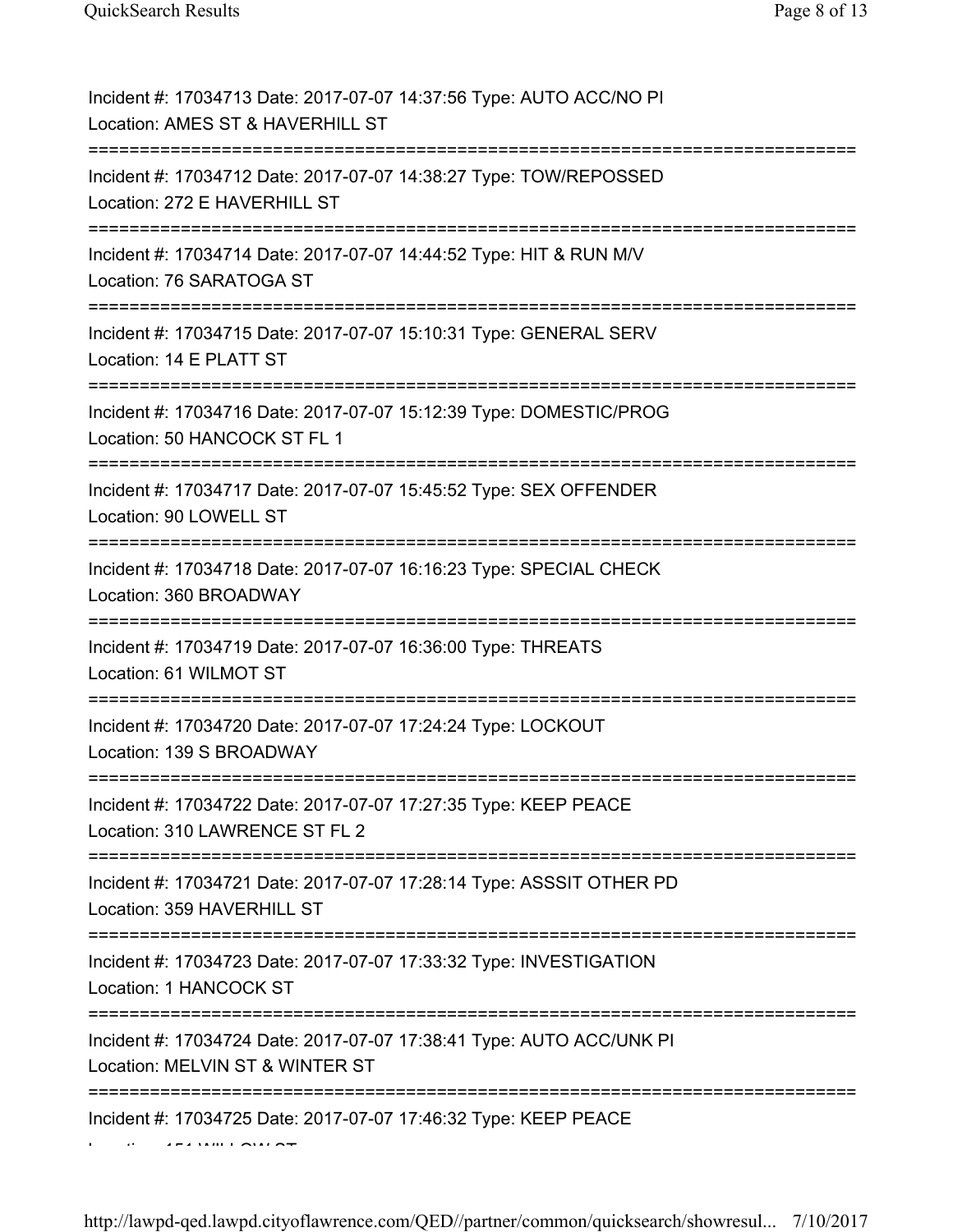| Incident #: 17034726 Date: 2017-07-07 17:48:06 Type: SUS PERS/MV<br>Location: 283 LOWELL ST<br>======================                        |
|----------------------------------------------------------------------------------------------------------------------------------------------|
| Incident #: 17034727 Date: 2017-07-07 17:56:37 Type: M/V STOP<br>Location: 164 S UNION ST                                                    |
| =================================<br>Incident #: 17034728 Date: 2017-07-07 17:56:37 Type: AUTO ACC/NO PI<br>Location: AMES ST & HAVERHILL ST |
| Incident #: 17034729 Date: 2017-07-07 17:59:02 Type: MEDIC SUPPORT<br>Location: 324 MARKET ST FL 3                                           |
| Incident #: 17034730 Date: 2017-07-07 18:01:14 Type: AUTO ACC/UNK PI<br>Location: 25 MELVIN ST<br>____________________________________       |
| Incident #: 17034731 Date: 2017-07-07 18:07:28 Type: M/V STOP<br>Location: BROADWAY & HAVERHILL ST                                           |
| Incident #: 17034732 Date: 2017-07-07 18:09:50 Type: M/V STOP<br>Location: ELIZABETH ST & LOWELL ST                                          |
| Incident #: 17034733 Date: 2017-07-07 18:17:16 Type: M/V STOP<br>Location: 332 BROADWAY                                                      |
| Incident #: 17034734 Date: 2017-07-07 18:21:51 Type: M/V STOP<br>Location: BROADWAY & DAISY ST                                               |
| =====================<br>Incident #: 17034736 Date: 2017-07-07 18:25:50 Type: DISTURBANCE<br>Location: NICKS PLACE / 195 LOWELL ST           |
| Incident #: 17034735 Date: 2017-07-07 18:25:53 Type: SUS PERS/MV<br>Location: LESLIE ST & WOODLAND ST                                        |
| Incident #: 17034737 Date: 2017-07-07 18:32:22 Type: KEEP PEACE<br>Location: WALK IN / 32 WATER ST FL 1 LEFT                                 |
| Incident #: 17034738 Date: 2017-07-07 18:34:28 Type: M/V STOP<br>Location: 333 BROADWAY                                                      |
|                                                                                                                                              |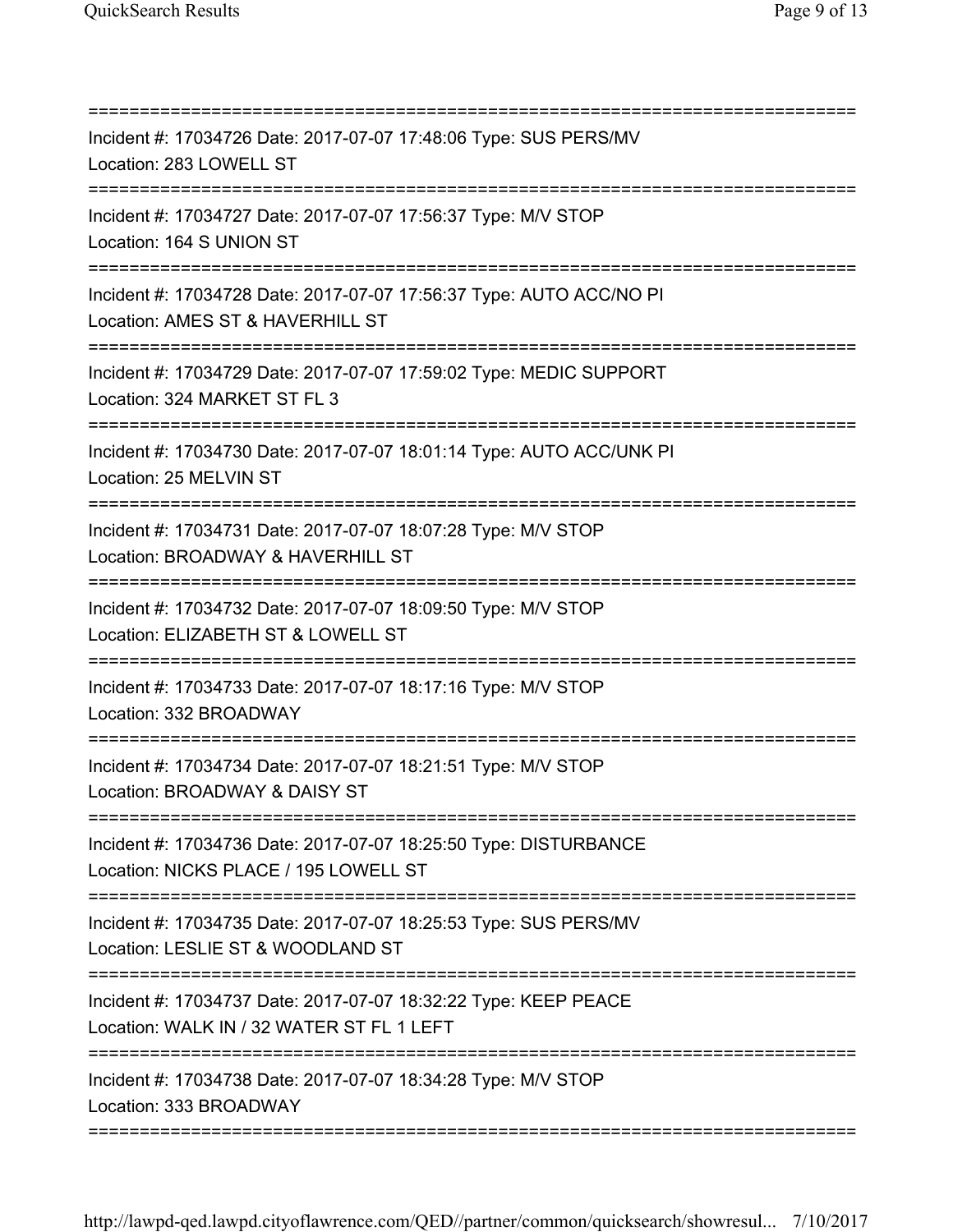| Incident #: 17034739 Date: 2017-07-07 18:35:31 Type: M/V STOP<br>Location: 333 BROADWAY                                              |
|--------------------------------------------------------------------------------------------------------------------------------------|
| Incident #: 17034740 Date: 2017-07-07 18:36:02 Type: M/V STOP<br>Location: ESSEX ST & OXFORD ST                                      |
| Incident #: 17034741 Date: 2017-07-07 18:39:27 Type: M/V STOP<br>Location: FOSTER ST & MARKET ST                                     |
| Incident #: 17034742 Date: 2017-07-07 18:43:38 Type: NOTIFICATION<br>Location: 23 KENDALL ST FL 3<br>=============================== |
| Incident #: 17034743 Date: 2017-07-07 18:46:06 Type: M/V STOP<br>Location: ESSEX ST & JACKSON ST                                     |
| Incident #: 17034744 Date: 2017-07-07 18:46:39 Type: M/V STOP<br>Location: ESSEX ST & JACKSON ST<br>:===========                     |
| Incident #: 17034745 Date: 2017-07-07 18:48:53 Type: M/V STOP<br><b>Location: LOWELL</b>                                             |
| Incident #: 17034746 Date: 2017-07-07 19:00:34 Type: TRESPASSING<br>Location: MCDONALDS / 50 BROADWAY                                |
| Incident #: 17034747 Date: 2017-07-07 19:03:32 Type: 911 HANG UP<br>Location: 20 TEWKSBURY ST                                        |
| Incident #: 17034748 Date: 2017-07-07 19:10:53 Type: ALARM/BURG<br>Location: COMMONWEALTH CHEVY / 155 MARSTON ST                     |
| Incident #: 17034749 Date: 2017-07-07 20:03:05 Type: CK WELL BEING<br>Location: WENDY'S / 99 WINTHROP AV                             |
| Incident #: 17034750 Date: 2017-07-07 20:05:15 Type: M/V STOP<br>Location: MARKET ST & S UNION ST                                    |
| Incident #: 17034751 Date: 2017-07-07 20:14:22 Type: SUS PERS/MV<br>Location: 51 EMMETT ST                                           |
| Incident #: 17034752 Date: 2017-07-07 20:25:43 Type: HARASSMENT                                                                      |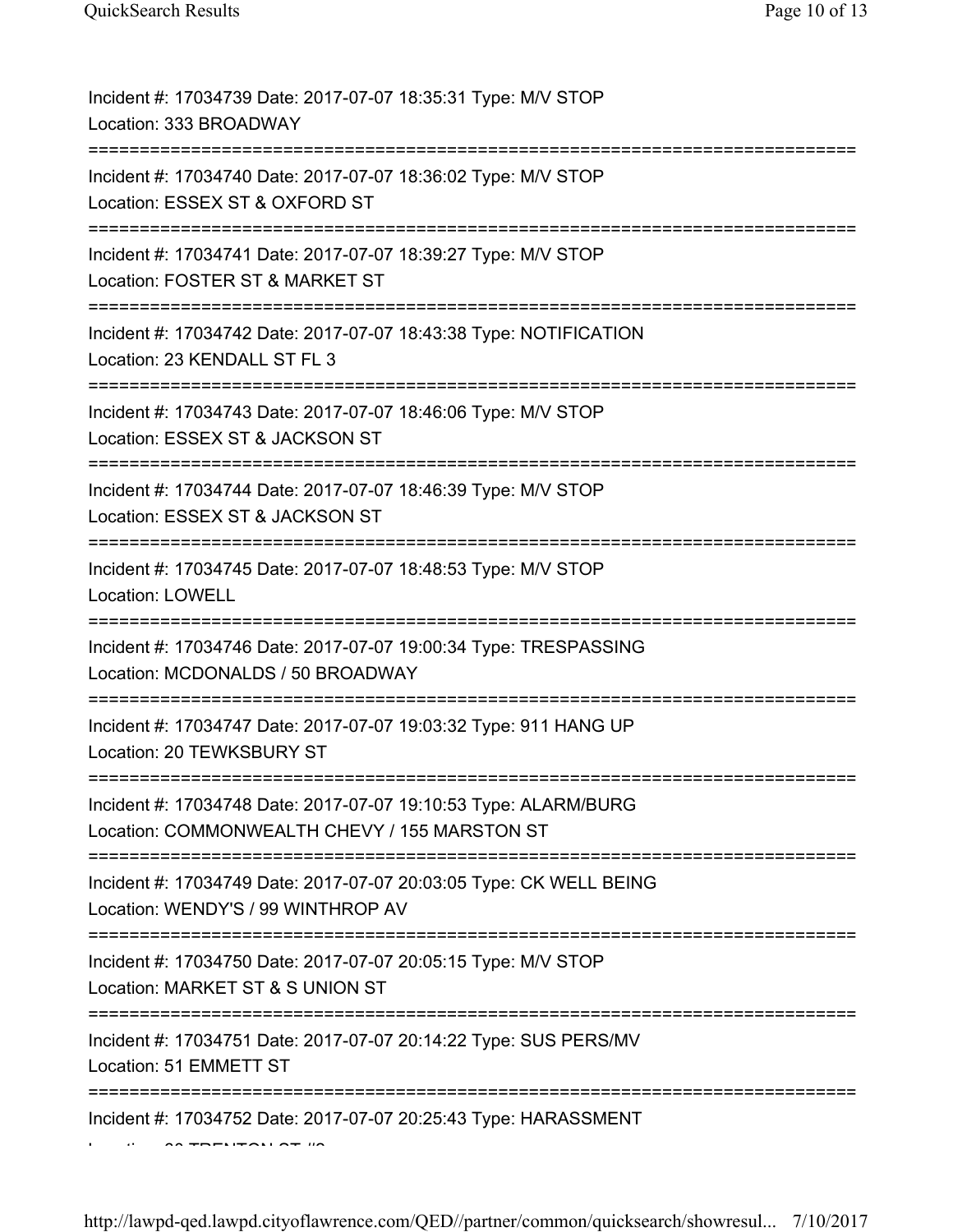| Incident #: 17034753 Date: 2017-07-07 20:36:19 Type: M/V STOP<br>Location: 90 LOWELL ST<br>:=====================                       |
|-----------------------------------------------------------------------------------------------------------------------------------------|
| Incident #: 17034754 Date: 2017-07-07 20:51:02 Type: FIGHT<br>Location: 187 BROADWAY                                                    |
| Incident #: 17034755 Date: 2017-07-07 21:00:58 Type: AUTO ACC/NO PI<br>Location: 180 JACKSON ST                                         |
| Incident #: 17034756 Date: 2017-07-07 21:07:52 Type: MISSING PERS<br>Location: 13 CHAMPLAIN AV                                          |
| Incident #: 17034757 Date: 2017-07-07 21:28:09 Type: DISTURBANCE<br>Location: 9 ELM ST                                                  |
| :====================================<br>Incident #: 17034758 Date: 2017-07-07 21:31:23 Type: M/V STOP<br>Location: BROADWAY & CANAL ST |
| Incident #: 17034759 Date: 2017-07-07 21:33:11 Type: M/V STOP<br>Location: 118 CROSS ST                                                 |
| Incident #: 17034760 Date: 2017-07-07 21:49:28 Type: NOISE ORD<br>Location: 83 ALLSTON ST                                               |
| Incident #: 17034761 Date: 2017-07-07 21:52:33 Type: M/V STOP<br>Location: BROADWAY & LOWELL ST                                         |
| Incident #: 17034762 Date: 2017-07-07 21:53:54 Type: M/V STOP<br>Location: MERRIMACK ST & S BROADWAY                                    |
| Incident #: 17034763 Date: 2017-07-07 21:54:54 Type: M/V STOP<br>Location: GROTON ST & S BROADWAY                                       |
| Incident #: 17034764 Date: 2017-07-07 22:08:29 Type: NOISE ORD<br>Location: 98 FOSTER ST                                                |
| Incident #: 17034765 Date: 2017-07-07 22:11:44 Type: TRESPASSING<br>Location: GEISLER STATE POOL / 50 HIGH ST                           |
|                                                                                                                                         |

http://lawpd-qed.lawpd.cityoflawrence.com/QED//partner/common/quicksearch/showresul... 7/10/2017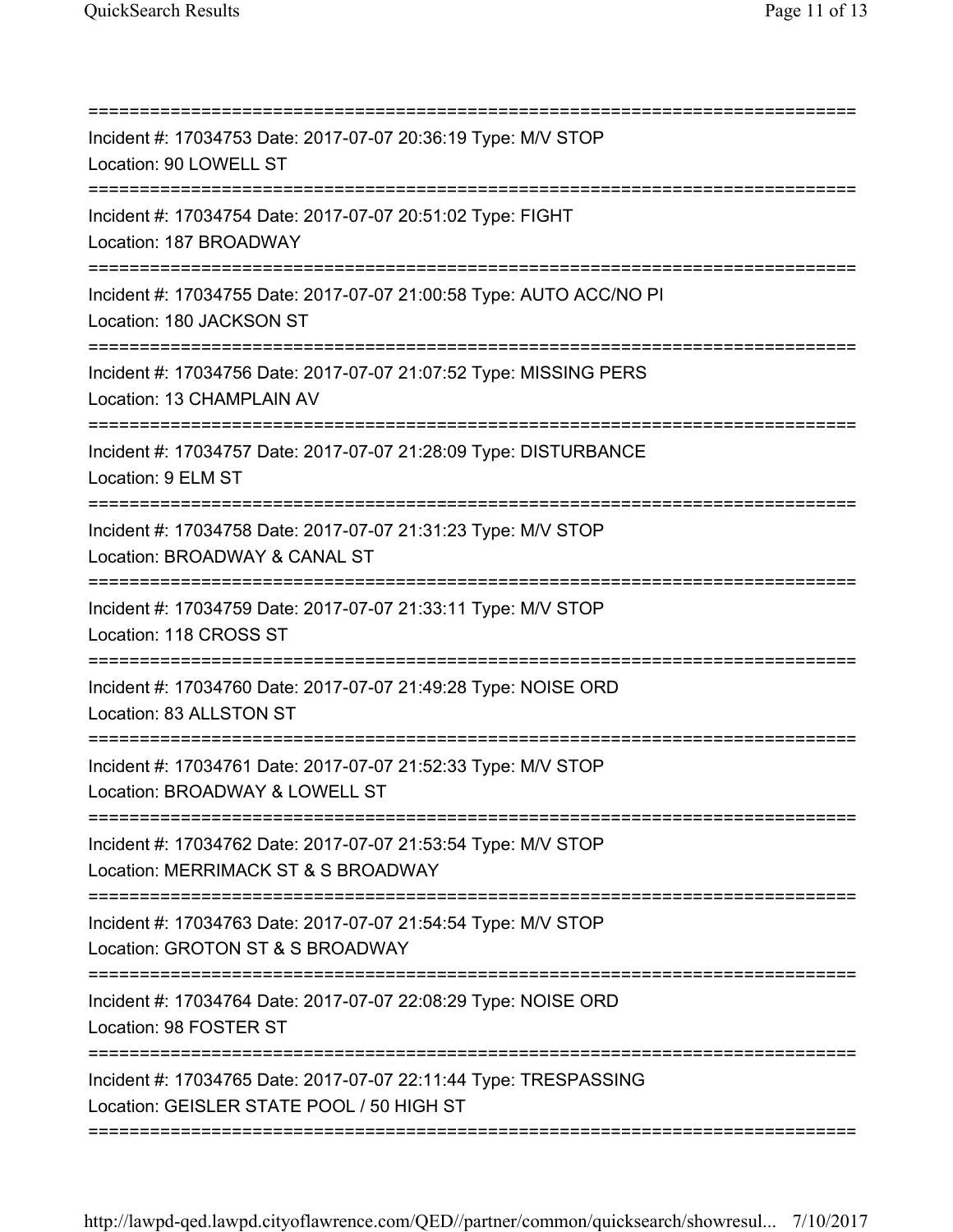| Incident #: 17034766 Date: 2017-07-07 22:24:22 Type: NOISE ORD<br>Location: SHAWSHEEN PARK / SHAWSHEEN RD                                 |
|-------------------------------------------------------------------------------------------------------------------------------------------|
| Incident #: 17034767 Date: 2017-07-07 22:29:50 Type: NOISE ORD<br>Location: 621 ESSEX ST<br>=====================================         |
| Incident #: 17034768 Date: 2017-07-07 22:32:09 Type: M/V STOP<br>Location: SHAWSHEEN RD                                                   |
| Incident #: 17034769 Date: 2017-07-07 22:38:39 Type: UNWANTEDGUEST<br>Location: 350 MERRIMACK ST                                          |
| Incident #: 17034770 Date: 2017-07-07 22:44:38 Type: SUS PERS/MV<br>Location: 8 JACKSON CT                                                |
| Incident #: 17034771 Date: 2017-07-07 22:56:24 Type: CK WELL BEING<br>Location: 19 DOYLE ST FL 2                                          |
| Incident #: 17034772 Date: 2017-07-07 23:08:39 Type: FIRE WORKS<br>Location: FLORENCE ST & FLORENCE CT<br>=========================       |
| Incident #: 17034774 Date: 2017-07-07 23:23:20 Type: ANIMAL COMPL<br>Location: BROADWAY & PARK ST<br>:=================================== |
| Incident #: 17034773 Date: 2017-07-07 23:24:21 Type: MAN DOWN<br>Location: 262 COMMON ST                                                  |
| Incident #: 17034776 Date: 2017-07-07 23:30:24 Type: THREATS/PROG<br>Location: 50 BROADWAY                                                |
| Incident #: 17034775 Date: 2017-07-07 23:31:09 Type: SHOPLIFTING<br>Location: HILARIO GROCERY / 273 BROADWAY                              |
| Incident #: 17034777 Date: 2017-07-07 23:34:04 Type: DISORDERLY<br><b>Location: PARKER ST</b>                                             |
| Incident #: 17034778 Date: 2017-07-07 23:54:37 Type: DK (DRUNK)<br>Location: 27 ADAMS ST                                                  |
|                                                                                                                                           |

 $400 \times 1000$